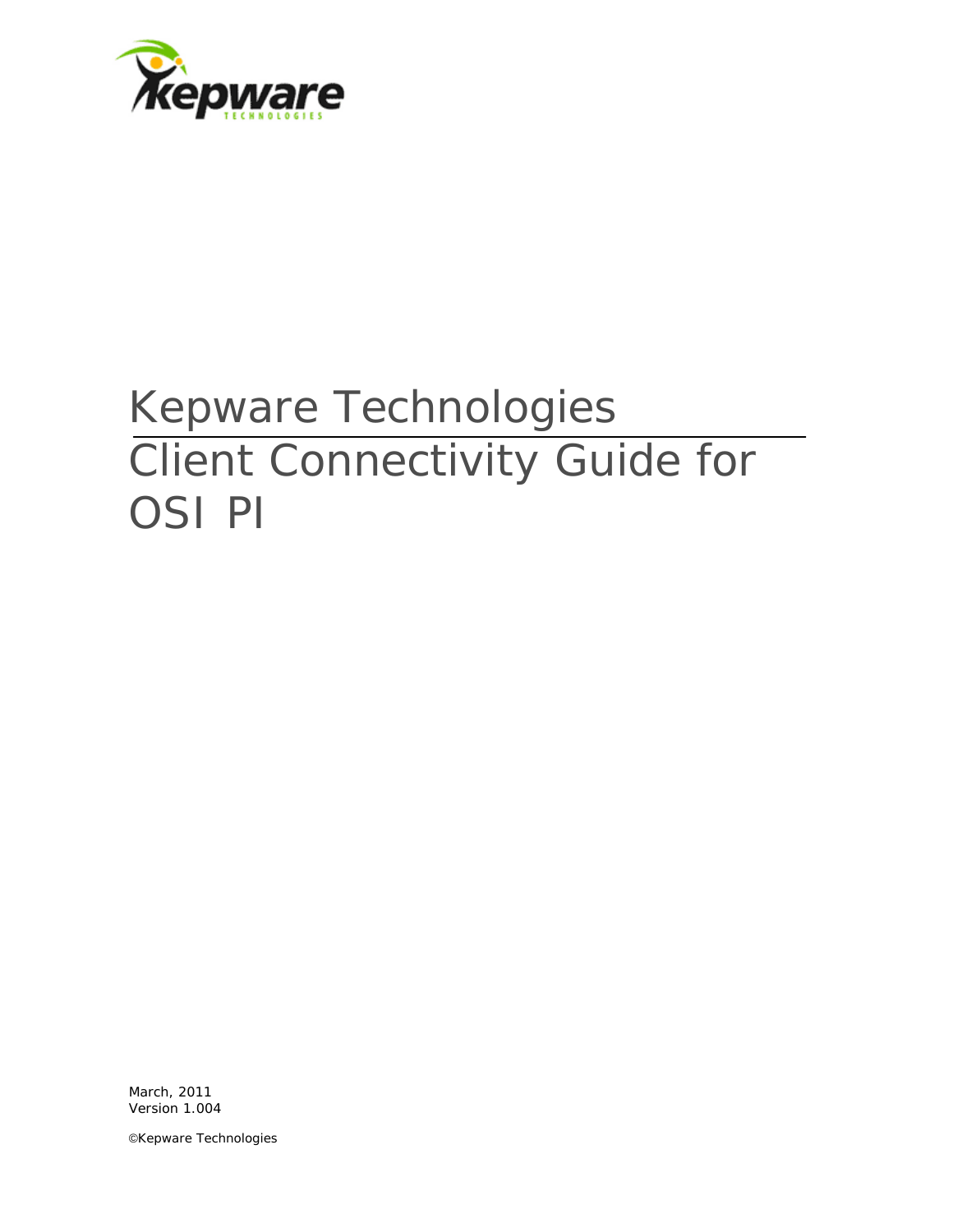## Table of Contents

| 1. |     |  |  |  |  |
|----|-----|--|--|--|--|
| 2. |     |  |  |  |  |
|    | 2.1 |  |  |  |  |
|    | 2.2 |  |  |  |  |
|    |     |  |  |  |  |
|    | 2.3 |  |  |  |  |
|    | 2.4 |  |  |  |  |
|    | 2.5 |  |  |  |  |
|    | 2.6 |  |  |  |  |
| 3. |     |  |  |  |  |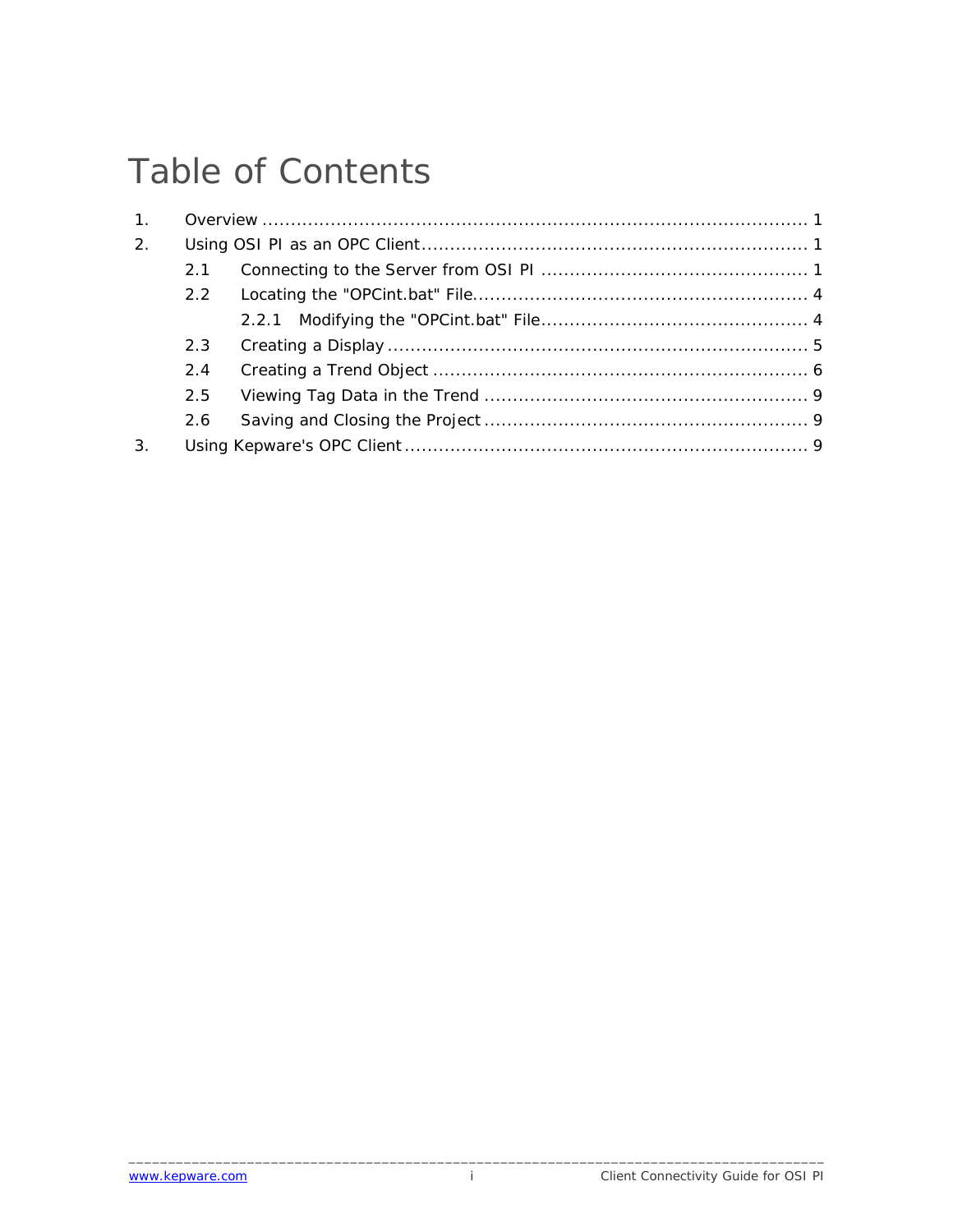### <span id="page-2-0"></span>**1.Overview**

This document intends to discuss how to create an OPC connection to the server using OSI PI (which handles connectivity through several programs that run in the background). The instructions below use Kepware's "simdemo.opf" project, which is provided with each software installation.

## **2.Using OSI PI as an OPC Client**

#### 2.1 Connecting to the Server from OSI PI

The following instructions connect to the server using OSI PI3. For information on connecting with OSI PI2, refer to OSI PI documentation.

1. To begin, start the **PI Process Services**.

**Note:** Users should create a shortcut in the Startup folder that points to the "PISRVSTART.BAT" file located in "C:\PI\ADM". This file must run from the **ADM** folder.

2. Next, open the **PI System Start** folder. Then, open **PI-Pointbuilder**.

| $\Box$ D $\times$<br><b>PI-PointBuilder</b>             |            |                                                  |                                                           |  |  |  |  |
|---------------------------------------------------------|------------|--------------------------------------------------|-----------------------------------------------------------|--|--|--|--|
| Point Digset Help                                       |            |                                                  |                                                           |  |  |  |  |
| r¥⊟å                                                    |            |                                                  |                                                           |  |  |  |  |
| Point Editor<br>Digital Set Editor                      |            | Default point attributes for point class classic |                                                           |  |  |  |  |
| Point Class:<br>PI Server:<br>localhost<br>classic<br>▼ |            |                                                  | Categorized   Alphabetic   Archive   Security   Interface |  |  |  |  |
| Point Name:                                             |            | <b>田</b> Archive                                 |                                                           |  |  |  |  |
| 회                                                       | 田          | <b>Classic</b>                                   |                                                           |  |  |  |  |
| Descriptor:                                             | $\boxplus$ | <b>Display</b>                                   |                                                           |  |  |  |  |
|                                                         | 冃          | <b>Overview</b>                                  |                                                           |  |  |  |  |
| Point Type:<br>Digital Set:                             |            | (Tag)                                            |                                                           |  |  |  |  |
| Float32                                                 |            | descriptor                                       |                                                           |  |  |  |  |
| $\cdots$                                                |            | digitalset                                       |                                                           |  |  |  |  |
| Point Source:                                           |            | exdesc                                           |                                                           |  |  |  |  |
| Lab                                                     |            | pointsource                                      | Lab                                                       |  |  |  |  |
|                                                         |            | pointtype                                        | Float32                                                   |  |  |  |  |
|                                                         |            | sourcetag                                        |                                                           |  |  |  |  |
|                                                         | 田          | <b>Security</b>                                  |                                                           |  |  |  |  |
| Point ID:<br>Rec. No.:                                  | 田          | System                                           |                                                           |  |  |  |  |
| Created By:                                             |            |                                                  |                                                           |  |  |  |  |
|                                                         |            |                                                  |                                                           |  |  |  |  |
| Changed By:                                             |            |                                                  |                                                           |  |  |  |  |

**Note:** PointBuilder will open to a new tag by default.

3. In **Point Name**, enter a name for the new point. In this example, "Float1" is used.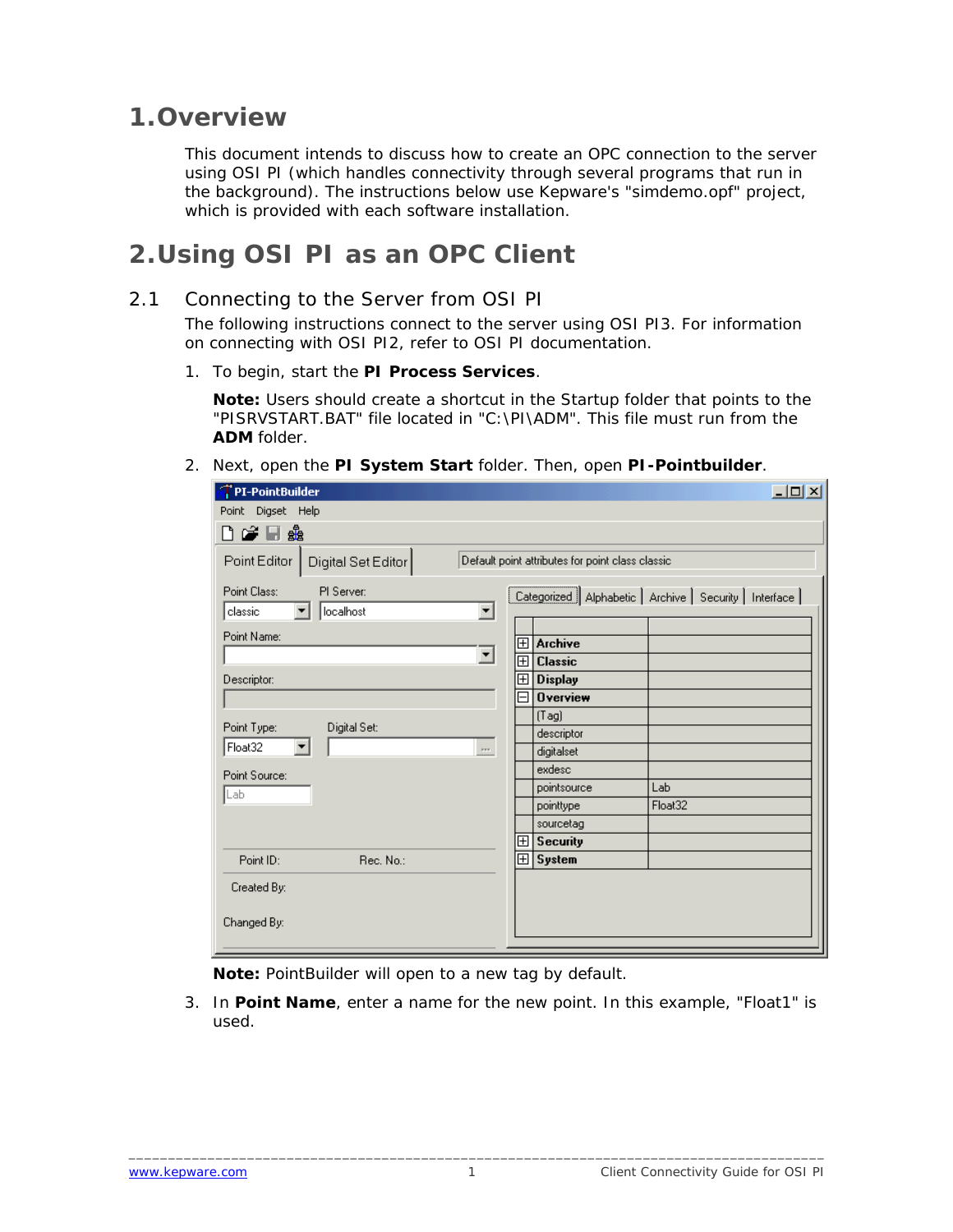4. In **Point Source**, enter a capital "O" for OPC. All tags defined in the PI database that will be used by the OPC interface must share a common point source.

| $\Box$<br><b>PI-PointBuilder</b>                                                                       |            |                                           |                                                           |  |  |  |
|--------------------------------------------------------------------------------------------------------|------------|-------------------------------------------|-----------------------------------------------------------|--|--|--|
| Point Digset Help                                                                                      |            |                                           |                                                           |  |  |  |
| ▯ಆਚ∰                                                                                                   |            |                                           |                                                           |  |  |  |
| Point Editor<br>Digital Set Editor                                                                     |            | New point. Number of attributes edited: 2 |                                                           |  |  |  |
| PI Server:<br>Point Class:<br>$\overline{\phantom{a}}$<br>localhost<br>classic<br>$\blacktriangledown$ |            |                                           | Categorized   Alphabetic   Archive   Security   Interface |  |  |  |
| Point Name:                                                                                            |            |                                           |                                                           |  |  |  |
| Float1                                                                                                 | 田          | <b>Archive</b>                            |                                                           |  |  |  |
| ᅬ                                                                                                      | 田          | <b>Classic</b>                            |                                                           |  |  |  |
| Descriptor:                                                                                            | $\boxplus$ | <b>Display</b>                            |                                                           |  |  |  |
|                                                                                                        | ΠI         | <b>Overview</b>                           |                                                           |  |  |  |
| Point Type:<br>Digital Set:                                                                            |            | (Tag)                                     | Float1                                                    |  |  |  |
| Float32<br>$\cdots$                                                                                    |            | descriptor<br>digitalset                  |                                                           |  |  |  |
|                                                                                                        |            | exdesc                                    |                                                           |  |  |  |
| Point Source:                                                                                          |            | pointsource                               | 0                                                         |  |  |  |
| ۱o                                                                                                     |            | pointtype                                 | Float32                                                   |  |  |  |
|                                                                                                        |            | sourcetag                                 |                                                           |  |  |  |
|                                                                                                        | 田          | <b>Security</b>                           |                                                           |  |  |  |
| Rec. No.:<br>Point ID:                                                                                 | 田          | System                                    |                                                           |  |  |  |
| Created By:                                                                                            |            |                                           |                                                           |  |  |  |
|                                                                                                        |            |                                           |                                                           |  |  |  |
| Changed By:                                                                                            |            |                                           |                                                           |  |  |  |
|                                                                                                        |            |                                           |                                                           |  |  |  |

- 5. Leave the **Point Type** at the default setting **Float32**. Then, open the **Alphabetic** tab.
- 6. Locate **instrumenttag**, and then enter the full Item ID of the server item that will be used in PI. In this example, "Channel 0 User Defined Sine Sine1" is

| "Channel_0_User_Defined.Sine.Sine1" is used. |  |  |  |  |  |  |
|----------------------------------------------|--|--|--|--|--|--|
|----------------------------------------------|--|--|--|--|--|--|

| PI-PointBuilder<br>그미지                             |                                                |                                                   |  |  |  |  |
|----------------------------------------------------|------------------------------------------------|---------------------------------------------------|--|--|--|--|
| Digset Help<br>Point                               |                                                |                                                   |  |  |  |  |
| ▯ಆਚଈ                                               |                                                |                                                   |  |  |  |  |
| Point Editor<br>Digital Set Editor                 | Existing point. Number of attributes edited: 1 |                                                   |  |  |  |  |
| Point Class:<br>PI Server:<br>localhost<br>classic |                                                | Categorized Alphabetic Archive Security Interface |  |  |  |  |
| Point Name:<br>Float1<br>회                         | dataowner<br>descriptor                        | piadmin<br>Channel 0 User Defined.Sine.Sir        |  |  |  |  |
| Descriptor:                                        | digitalset                                     |                                                   |  |  |  |  |
| Channel_0_User_Defined.Sine.Sine1                  | displaydigits                                  | -5                                                |  |  |  |  |
| Point Type:<br>Digital Set:                        | engunits<br>excdev                             | 1 Eng. Units                                      |  |  |  |  |
| Float32<br>$\cdots$                                | excmax                                         | 600                                               |  |  |  |  |
| Point Source:                                      | excmin                                         | 0                                                 |  |  |  |  |
| Lab                                                | exdesc                                         |                                                   |  |  |  |  |
|                                                    | filtercode                                     | 0                                                 |  |  |  |  |
|                                                    | instrumenttag                                  | Channel_0_User_Defined.Sine.Sir                   |  |  |  |  |
|                                                    | location1                                      | 1                                                 |  |  |  |  |
| Rec. No.: 12<br>Point ID: 12                       | location2                                      | 0                                                 |  |  |  |  |
| Created By: piadmin                                | location3                                      | 0                                                 |  |  |  |  |
| 1/25/2002 16:54:22                                 | location4                                      | 2                                                 |  |  |  |  |
| Changed By: piadmin                                | location5                                      | 0                                                 |  |  |  |  |
| 1/25/2002 16:54:22                                 | pointid                                        | 12                                                |  |  |  |  |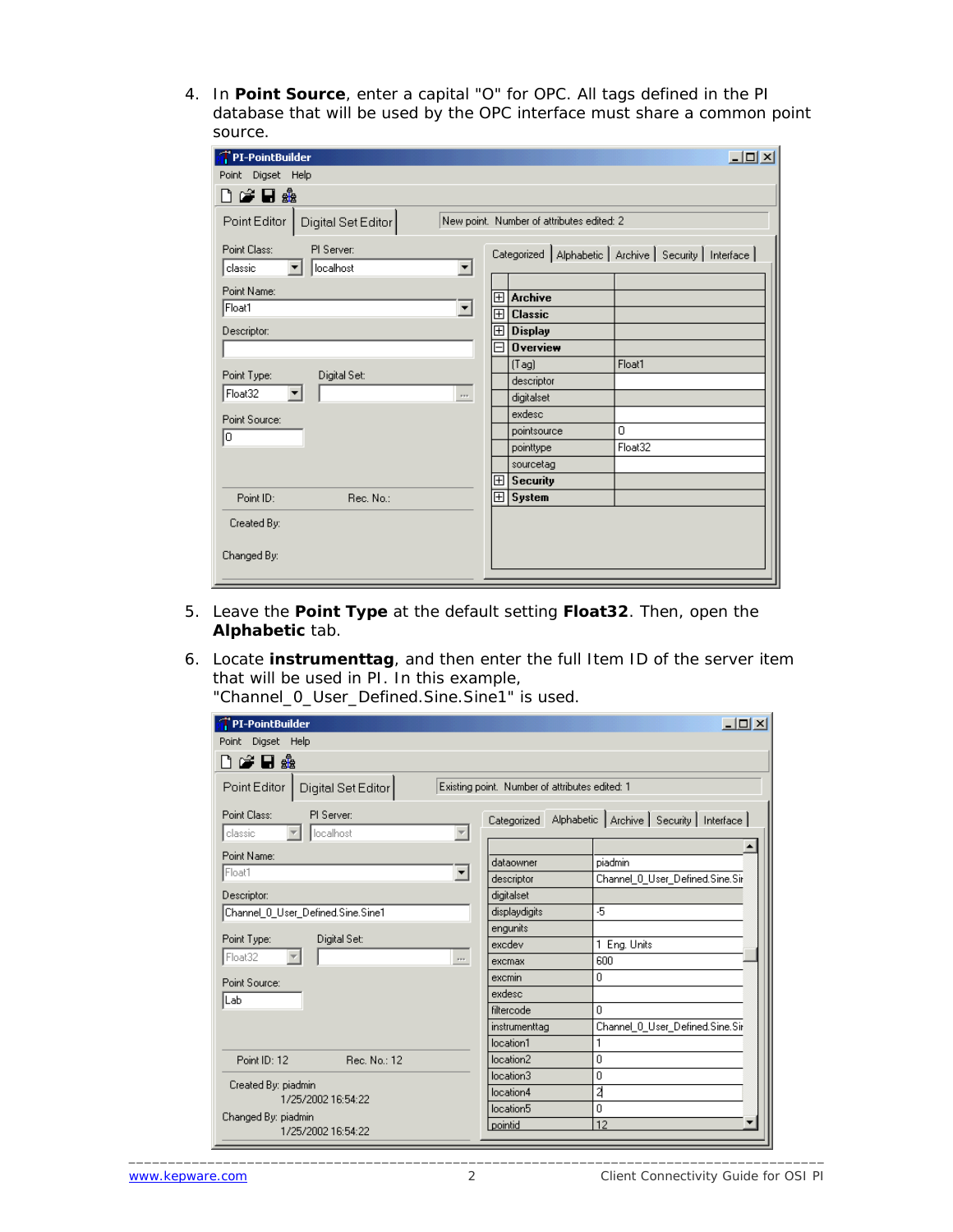- 7. Next, copy the **instrumenttag** data and add it to **Descriptor**. This provides a description of the tag.
- 8. In **location1**, enter "1" for the interface instance number.

**Note:** The "OPCint.bat" file contains a parameter for the Interface ID called  $\angle$ **ID** = # (where # is any number). The value specified in location1 must match this number; otherwise, the tag will be ignored.

9. In **location4**, enter "2" for the scan class number.

**Note:** Scan classes are defined in the interface startup file. Each scan class defines an update period: the location4 value defines which scan class period will be used to update the PI point. In this example, the point is assigned to the second scan class period.

| PI-PointBuilder                                    |                                                | $\Box$ D $ X $                                      |
|----------------------------------------------------|------------------------------------------------|-----------------------------------------------------|
| Point<br>Digset Help                               |                                                |                                                     |
| ▯ಆਚଈ                                               |                                                |                                                     |
| Point Editor  <br>Digital Set Editor               | Existing point. Number of attributes edited: 1 |                                                     |
| Point Class:<br>PI Server:<br>localhost<br>classic |                                                | Categorized Alphabetic Archive Security   Interface |
|                                                    |                                                |                                                     |
| Point Name:                                        | dataowner                                      | piadmin                                             |
| Float1<br>▼                                        | descriptor                                     | Channel_0_User_Defined.Sine.Sir                     |
| Descriptor:                                        | digitalset                                     |                                                     |
| Channel_0_User_Defined.Sine.Sine1                  | displaydigits                                  | -5                                                  |
|                                                    | engunits                                       |                                                     |
| Point Type:<br>Digital Set:                        | excdev                                         | 1 Eng. Units                                        |
| Float32<br><b>ATT</b>                              | excmax                                         | 600                                                 |
| Point Source:                                      | excmin                                         | 0                                                   |
| Lab                                                | exdesc                                         |                                                     |
|                                                    | filtercode                                     | 0                                                   |
|                                                    | instrumenttag                                  | Channel_0_User_Defined.Sine.Sir                     |
|                                                    | location1                                      | 1                                                   |
| Point ID: 12<br>Rec. No.: 12                       | location2                                      | 0                                                   |
| Created By: piadmin                                | location3                                      | 0                                                   |
| 1/25/2002 16:54:22                                 | location4                                      | 7                                                   |
| Changed By: piadmin                                | location5                                      | 0                                                   |
| 1/25/2002 16:54:22                                 | pointid                                        | 12                                                  |

10. Once finished, save the PI point to the database.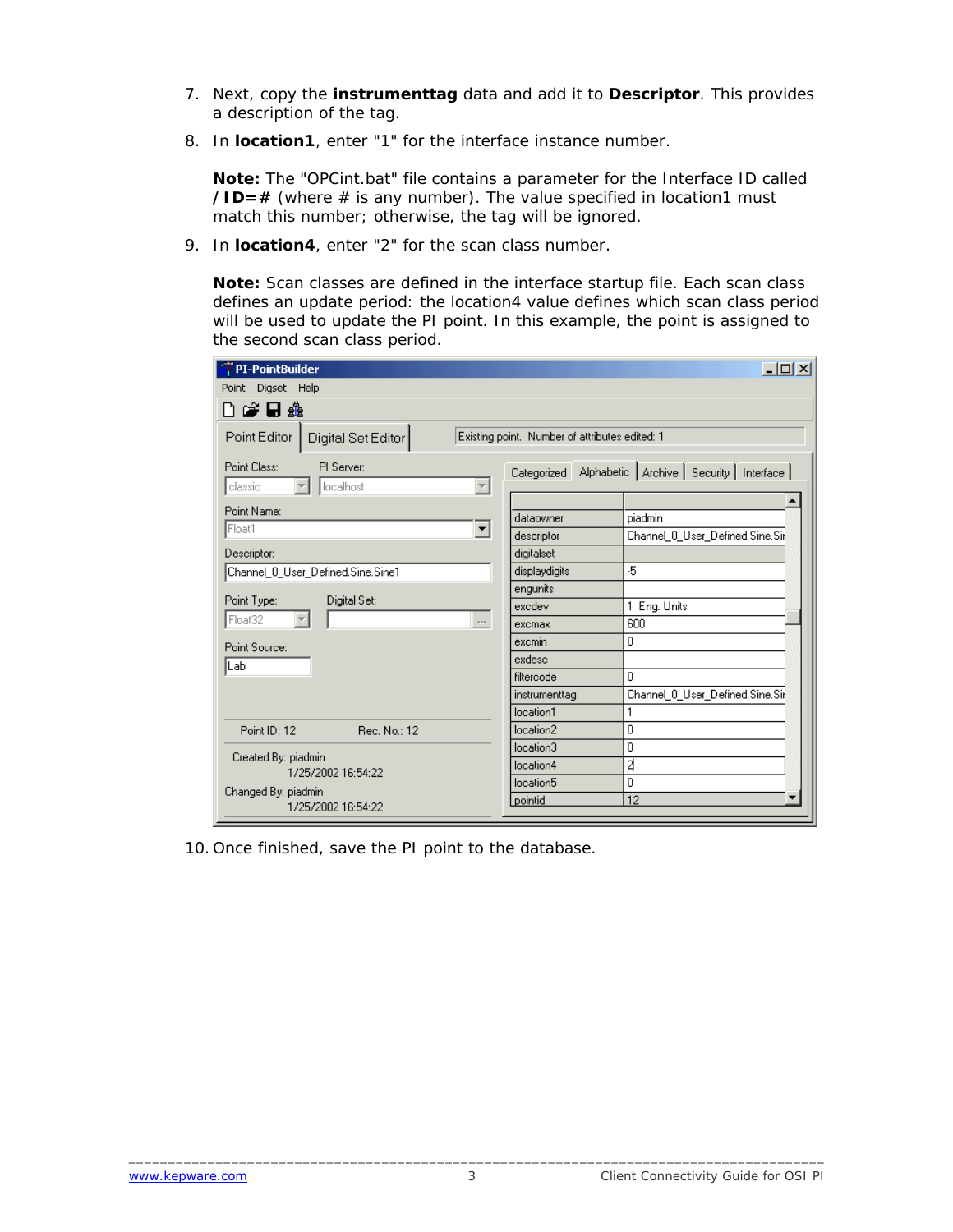#### <span id="page-5-0"></span>2.2 Locating the "OPCint.bat" File

A generic "OPCint.bat" file is located in *C:\Program Files\PIPC\Interfaces\OPCint*, and must be modified for server connection. The generic file may appear as shown in the image below.

| rem                                                     |                                                              |  |  |  |  |  |
|---------------------------------------------------------|--------------------------------------------------------------|--|--|--|--|--|
| rem Startup file for the OPC interface to PI            |                                                              |  |  |  |  |  |
| rem The A marks are continuation characters, they allow |                                                              |  |  |  |  |  |
|                                                         | rem you to have a command be split between multiple lines.   |  |  |  |  |  |
|                                                         | rem There must not be ANYTHING after the A on each line.     |  |  |  |  |  |
|                                                         | rem This is only a sample of the options available, the user |  |  |  |  |  |
|                                                         | rem manual has the list and descriptions for them all.       |  |  |  |  |  |
| rem                                                     |                                                              |  |  |  |  |  |
| rem/ps=0                                                | The pointsource -- this should match the pointsource for     |  |  |  |  |  |
| your tags                                               |                                                              |  |  |  |  |  |
| rem/ec=10                                               | The event counter number for IORATES                         |  |  |  |  |  |
| rem/er=00:00:03                                         | The requested update rate for event triggered tags           |  |  |  |  |  |
| rem /id=1                                               | The identifier string used in the pipc.log file for messages |  |  |  |  |  |
| rem.                                                    | from this interface. It must match Location1 on the tags.    |  |  |  |  |  |
| rem /SERVER=OPC.OSI.1                                   | The OPC server name; format hostname::servername or          |  |  |  |  |  |
| rem                                                     | just servername if it is local                               |  |  |  |  |  |
| rem host=mabel:5450                                     | The PI server name and port                                  |  |  |  |  |  |
| rem <i>VMA</i> =Y                                       | Should we try to add tags in large batches rather than       |  |  |  |  |  |
| rem                                                     | singly?                                                      |  |  |  |  |  |
| rem /ts=a                                               | Where do we get timestamps ? (Y/N/A/U)                       |  |  |  |  |  |
| rem/stopstat                                            | Write a status to PI tags when the OPC server goes away?     |  |  |  |  |  |
| rem /f=00:00:01                                         | Scan classes. The first one is for Read On Change tags       |  |  |  |  |  |
| opcint <sup>A</sup>                                     |                                                              |  |  |  |  |  |
| /ps=0A                                                  |                                                              |  |  |  |  |  |
| $/ec=10A$                                               |                                                              |  |  |  |  |  |
| /er=00:00:03^                                           |                                                              |  |  |  |  |  |
| $\text{fid}=1$ $\text{A}$                               |                                                              |  |  |  |  |  |
| /SERVER=OPC.OSI.1                                       |                                                              |  |  |  |  |  |
| host=localhost:5450 ^                                   |                                                              |  |  |  |  |  |
| /MA=Y ^                                                 |                                                              |  |  |  |  |  |
| /ts=YA                                                  |                                                              |  |  |  |  |  |
| /OPCstopstat^                                           |                                                              |  |  |  |  |  |
| /f=00:00:01 ^                                           |                                                              |  |  |  |  |  |
| /f=00:00:01 ^                                           |                                                              |  |  |  |  |  |
| /f=00:00:01 ^                                           |                                                              |  |  |  |  |  |
| /f=00:00:02                                             |                                                              |  |  |  |  |  |

#### 2.2.1 Modifying the "OPCint.bat" File

- 1. In **/SERVER**, change the parameter to "KEPware.KEPServerEX.V4". This is KEPServerEX's Program ID.
- 2. In **/f**, change the parameter to "00:00:00.1". This is the scan class, which instructs the OPC Interface to request data from the server every 100 milliseconds.
- 3. In **/host**, the parameter depends on the PC on which the server is running. If running the server on the local PC, leave the parameter at the default setting **localhost**. If running the server on another PC, change the parameter to the name of the PC that will be running the server.

**Note:** DCOM must be configured properly. For more information, refer to the DCOM documents located at www.kepware.com.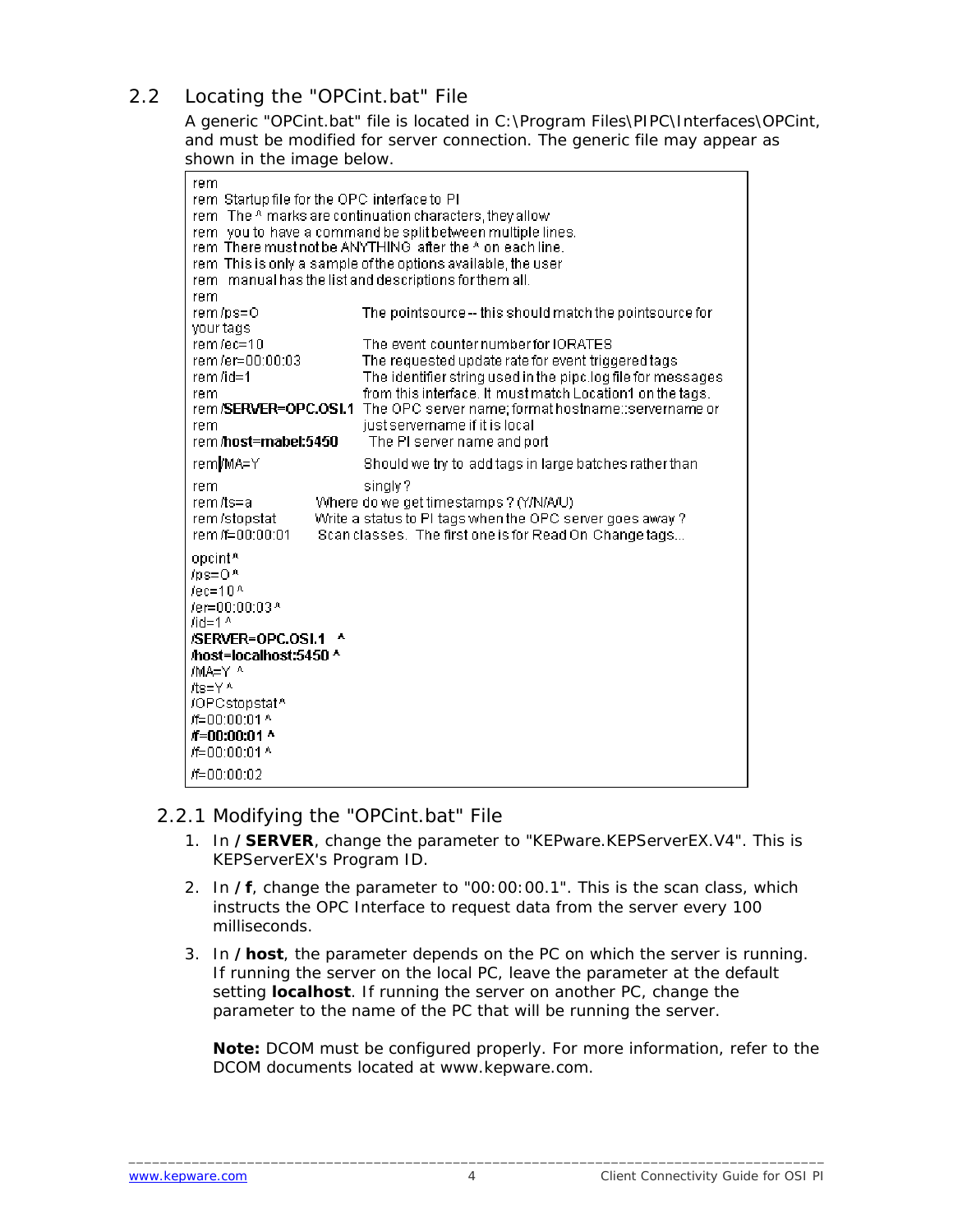- <span id="page-6-0"></span>4. Once finished, save the edited batch file.
	- opcint<sup>A</sup>  $\text{ln} = 0^{\text{A}}$  $/ec=10<sup>A</sup>$ /er=00:00:03^ id=1 $^{\circ}$ /SERVER=KEPware.KEPServerEX.V4 ^ host=localhost:5450 ^ /MA=Y ^ /ts=YA /OPCstopstat^ /f=00:00:01 ^ #=00:00:00.1 ^ /f=00:00:01 ^ /f=00:00:02
- 5. Next, run the batch file to start the OPC interface.

**Important:** For more information, refer to the "OPCinc.doc" document provided by OSI PI.

- 2.3 Creating a Display
	- 1. In the **PI Systems** start folder, double-click on **PI ProcessBook**. Then, close the default demo ProcessBook file, and click **File** | **New**.
	- 2. In **Type**, select **ProcessBook (.piw) File**. Then, specify a name and click **OK**. In this example, "OPC\_Demo" is used.

| Type                              |  |  |  |  |
|-----------------------------------|--|--|--|--|
| ● ProcessBook (.piw) File         |  |  |  |  |
| C ProcessBook Entry               |  |  |  |  |
| C ProcessBook Display (.pdi) File |  |  |  |  |
| ProcessBook Name:                 |  |  |  |  |
| OPC_Demo                          |  |  |  |  |
| Cancel<br>ΩK<br>Help              |  |  |  |  |

3. In the new ProcessBook, click **Insert** | **Display**. The new display should appear as shown below.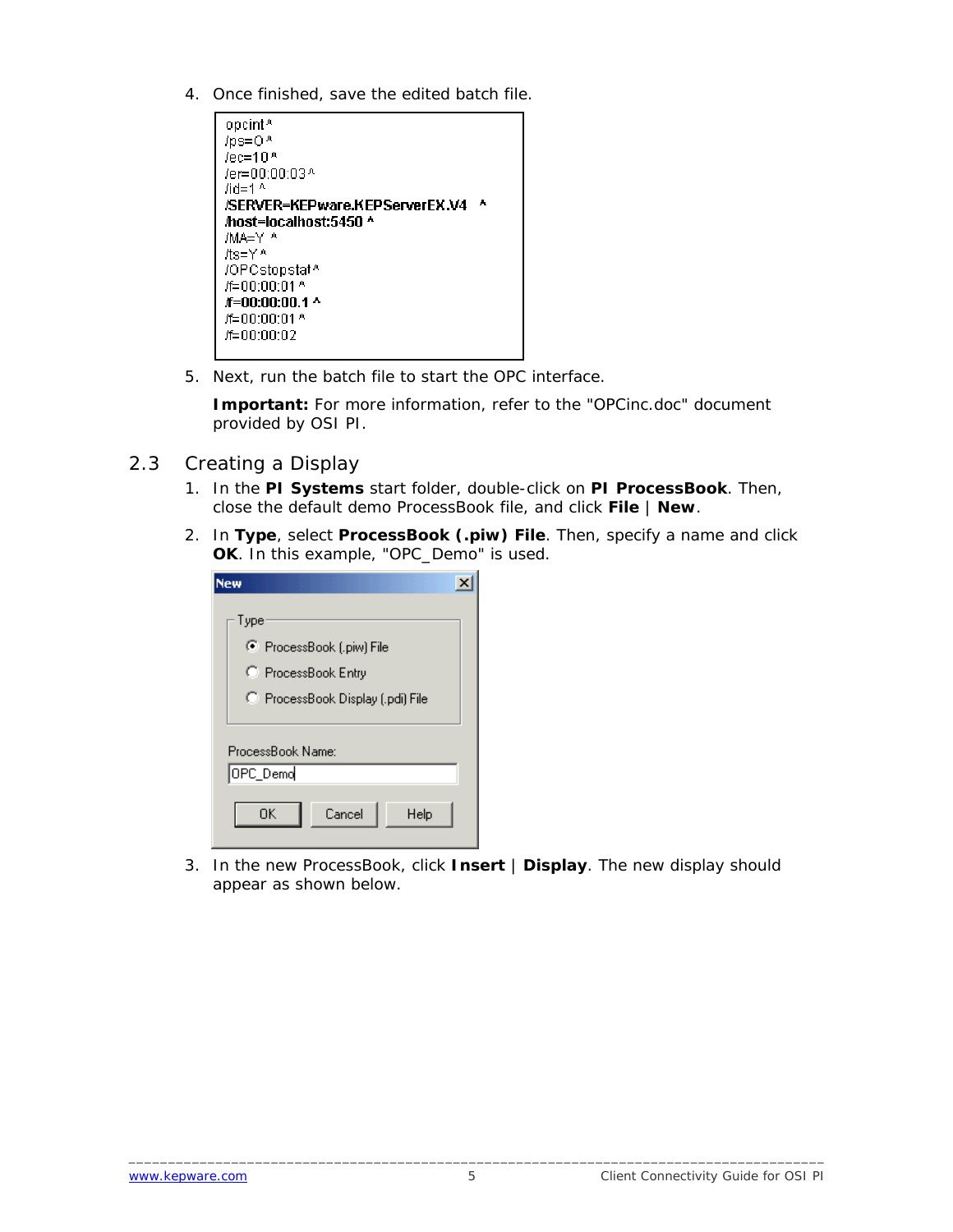<span id="page-7-0"></span>

| OPC_Demo* | $\Box$  |
|-----------|---------|
|           |         |
|           |         |
|           |         |
|           |         |
|           |         |
|           |         |
|           |         |
|           |         |
|           |         |
|           |         |
|           |         |
|           |         |
| New       | $Q$ pen |
|           |         |

4. In **Define ProcessBook Entry**, enter a name for the display. In this example, "Trend\_Example" is used. Once finished, click **OK**.

|           | <b>Define ProcessBook Entry</b><br>× |  |
|-----------|--------------------------------------|--|
| Label     | <b>Untitled 0</b>                    |  |
| Type      | Display                              |  |
| Level     | 츾                                    |  |
| Name      | Search >>                            |  |
| Directory | Search >>                            |  |
|           | 0K<br>Cancel<br>Help                 |  |

#### 2.4 Creating a Trend Object

1. In the new display, click the Trend icon  $\blacksquare$ . Then, use the mouse to draw a rectangle in the display that is the size desired for the trend.

| Trend_Example*<br><b>Contract Contract Contract Contract</b><br>_________ |                                            |                                                                                                                                                                                                                                                                                                                                                                                                  | ______<br>________                                                                                                                                                                                                                                                                          |
|---------------------------------------------------------------------------|--------------------------------------------|--------------------------------------------------------------------------------------------------------------------------------------------------------------------------------------------------------------------------------------------------------------------------------------------------------------------------------------------------------------------------------------------------|---------------------------------------------------------------------------------------------------------------------------------------------------------------------------------------------------------------------------------------------------------------------------------------------|
|                                                                           | <u> Linda a Carl III a Chuid ann an t-</u> | <b>Contract Contract Contract Contract Contract Contract Contract Contract Contract Contract Contract Contract Co</b><br>and the contract of the contract of<br>_______<br><u> La Carlo de la Carlo de la Carlo de la Carlo de la Carlo de la Carlo de la Carlo de la Carlo de la Carlo de la </u><br><u> London and Communications</u><br><u> San Angeles (San Angeles III) en de San Angel</u> | <u> Linda a Carl III a chun ann an t-</u><br>______<br><b>Service Contract Contract Contract Contract Contract Contract Contract Contract Contract Contract Contract Contract Contract Contract Contract Contract Contract Contract Contract Contract Contract Contract Contract Contra</b> |
|                                                                           | _____                                      | <b>STATE AND PROPERTY AND IN</b><br>_____<br>______<br><b>Contract Contract Contract</b>                                                                                                                                                                                                                                                                                                         |                                                                                                                                                                                                                                                                                             |

**Note:** Once the mouse button is released, the **Define Trend** will open automatically.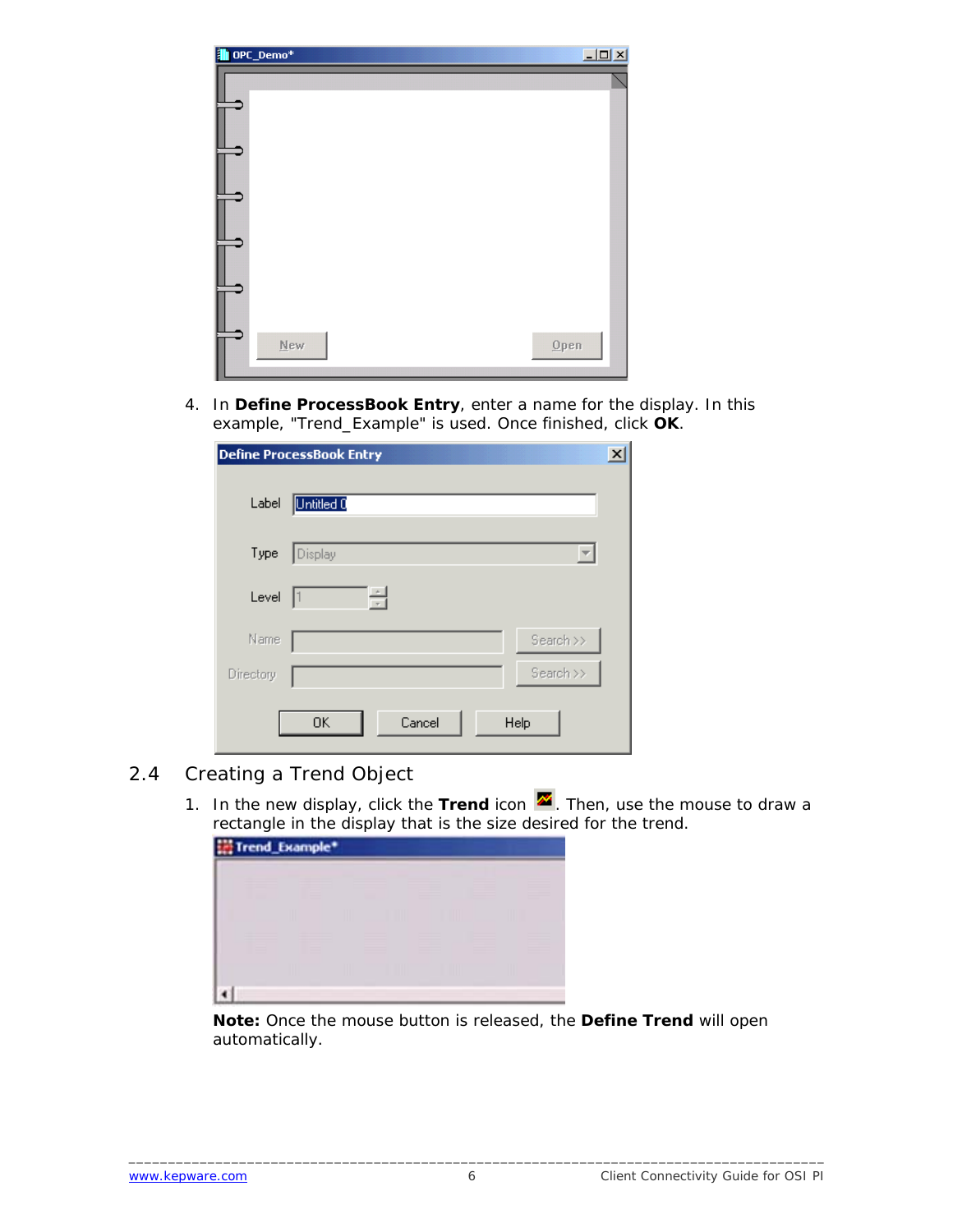2. Next, click **Tag Search** to locate the tags that will be displayed in the trend.

| <b>Define Trend</b>                                         |                  | $\vert x \vert$      |
|-------------------------------------------------------------|------------------|----------------------|
| Display Format   Trace Format   Layout  <br>General<br>Plot |                  |                      |
| Plot-0                                                      | New Plot         | Delete Plot          |
|                                                             |                  |                      |
| Tags in Plot:                                               | ∐D X + +         | Server:<br>localhost |
|                                                             |                  | Tag Search           |
|                                                             |                  | Data Sets            |
|                                                             |                  | Custom Placeholders  |
| Scale                                                       |                  |                      |
| ● Single Scale ● Multiple Scales                            |                  | $\Gamma$ Logarithmic |
| Max: Autorange                                              | Format: Database |                      |
| Min: Autorange                                              |                  |                      |
| Plot Time:                                                  |                  |                      |
| Start: 8 Hour                                               | Style:           | Full time stamp<br>▼ |
| End: $\vert$ <sup>*</sup>                                   |                  |                      |
|                                                             | <b>OK</b>        | Cancel<br>Help       |

3. In **PI Tag Search**, click **Search**. All tags that have been created in the PI Point database should be visible. Enter a "0" in the **Pt Source** field, and then click **Search**.

| PI Tag Search               | $\vert x \vert$ |
|-----------------------------|-----------------|
| Search Criteria             |                 |
| PI Server: ALL CONNECTED    | Connections     |
| Tag Mask:                   | Search          |
| Descriptor:                 | <b>Abort</b>    |
| Pt Source: *                | Reset           |
|                             |                 |
| Value: $\sqrt{\frac{x}{n}}$ |                 |
| Search Results              | Select All      |
|                             | Pt. Attr.       |
|                             |                 |
|                             | 0K              |
|                             | Cancel          |
| $\blacktriangleright$       | Help            |
| List Count:<br>Percent      |                 |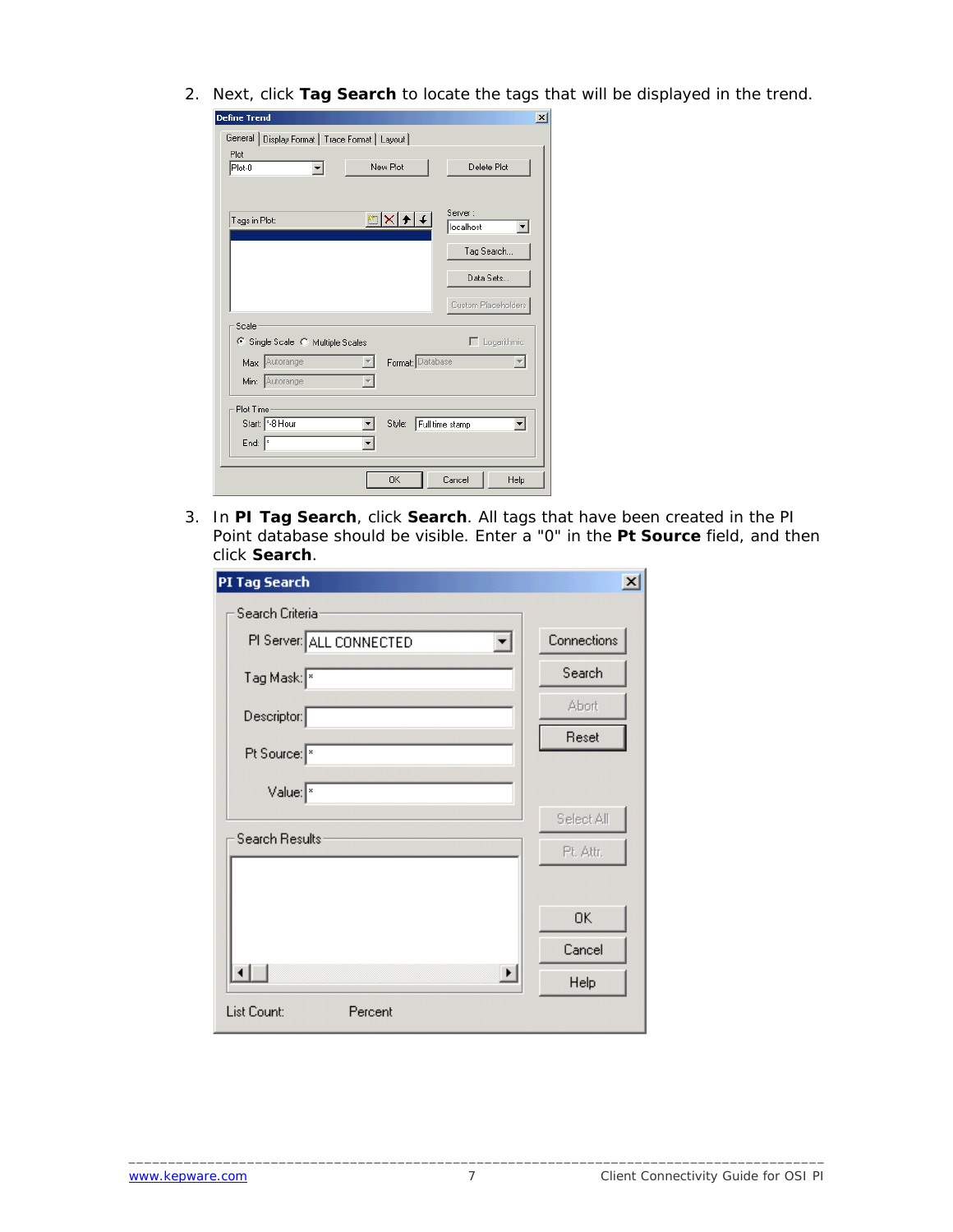4. Locate and select "Float\_1". Then, click **OK** to add it to the Trend properties.

| <b>PI Tag Search</b>                                                                                       | $\times$     |
|------------------------------------------------------------------------------------------------------------|--------------|
| Search Criteria                                                                                            |              |
| PI Server: ALL CONNECTED<br>▼                                                                              | Connections  |
| Tag Mask:                                                                                                  | Search       |
| Descriptor:                                                                                                | <b>Abort</b> |
| Pt Source: 0                                                                                               | Reset        |
| Value:                                                                                                     |              |
|                                                                                                            | Select All   |
| <b>Search Results</b>                                                                                      | Pt. Attr.    |
| \\localhost\Tag1<br>Channel_1.Device_1.Tag_1<br>0 User_Defined.Sin 1<br>Channel<br><b>WocalhostVFloat1</b> |              |
|                                                                                                            | <b>OK</b>    |
|                                                                                                            | Cancel       |
|                                                                                                            | Help         |
| List Count: 2<br>Percent 100                                                                               |              |

**Note:** In **Define Trend**, the **Tags in Plot** field should now display the tag name.

5. Next, change the tag's default display width. In **Plot Time**, beneath **Start**, change the value to **\*-1Minute**. Then, click **OK**.

| <b>Define Trend</b>                                                                             | $\vert x \vert$                                                         |
|-------------------------------------------------------------------------------------------------|-------------------------------------------------------------------------|
| General   Display Format   Trace Format   Layout  <br>Plot<br>New Plot<br>Plot-0<br>▾           | Delete Plot                                                             |
| MX++<br>Tags in Plot:<br>Float1                                                                 | Server:<br>localhost<br>$\blacktriangledown$<br>Tag Search<br>Data Sets |
| Scale                                                                                           | Custom Placeholders                                                     |
| ● Single Scale ● Multiple Scales<br>Format: Database<br>Max: Autorange<br>Min: Autorange<br>▼   | $\Box$ Logarithmic<br>▼                                                 |
| Plot Time<br>Start: 1 Minute<br>Style:<br>End: $\sqrt{\frac{2}{n}}$<br>$\overline{\phantom{a}}$ | न<br>Full time stamp                                                    |
| 0K                                                                                              | Help<br>Cancel                                                          |